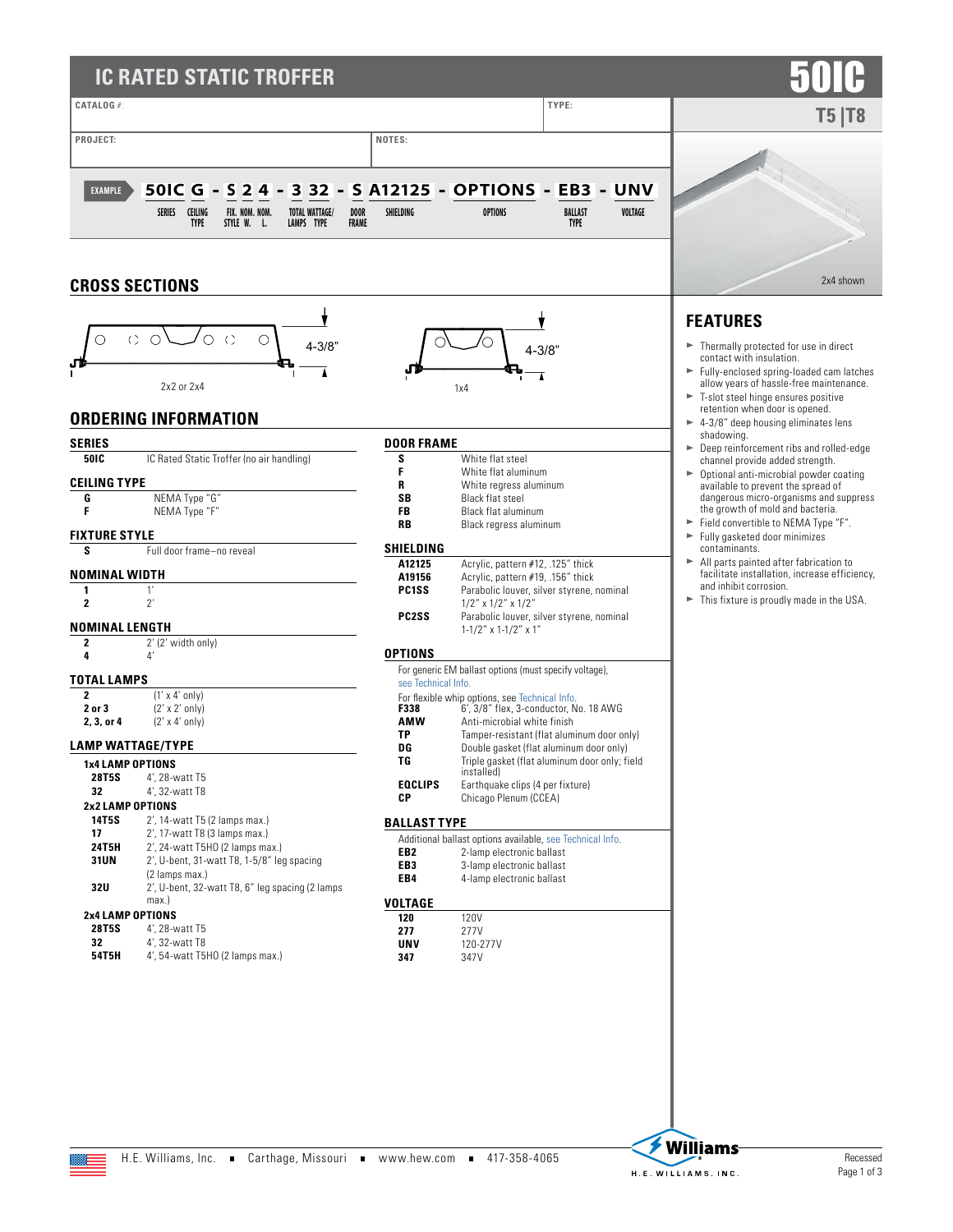# **T5 |T8**

**SPECIFICATIONS**

spring-loaded cam latches.

corrosion.

Class P.

Type "F" available. **Labels** –

locations.

insulation.

**Housing** – 22-gauge die-formed C.R.S. **Door Frame** – 20-gauge C.R.S. or .050" extruded aluminum, flat or regress, with mitered corners. T-slot steel hinge allows reversible hinging and latching. Fully enclosed

**Shielding** – Acrylic, pattern #12, .125" thick. **Finish** – 92% minimum average reflective white polyester powder coat bonded to phosphate-free, multi-stage pretreated metal. All parts painted after fabrication to facilitate installation, increase efficiency, and inhibit

**Electrical** – Electronic ballast standard, instant start T8, program start T5, rated

**Mounting** – NEMA Type "G" standard. NEMA

■ UL/CUL listed as recessed fluorescent luminaire suitable for dry or damp

■ IC-rated for direct contact with

■ City of Chicago Environmental Air approved when specified with CP option.

#### **PHOTOMETRY**

**50G-S14-232-SA12125-EB2-120** Report #: 8647.0; 02/08/96 | Lamp Type: F32T8/SPX35/RS; Lamp Quantity: 2<br>Total Luminaire Optical Efficiency: 70.1%; IES Spacing Criteria: End = 1.2, Across = 1.2; Effective Floor Cavity Refle



|              | <b>Vertical</b> | <b>Horizontal Angle</b> | Zonal        |     |            |  |               |  |
|--------------|-----------------|-------------------------|--------------|-----|------------|--|---------------|--|
|              | Angle           | 0°                      | $45^{\circ}$ |     | $90^\circ$ |  | <b>Lumens</b> |  |
|              | Ω               | 1902                    | 1902         |     | 1902       |  |               |  |
|              | 5               | 1890                    | 1888         |     | 1891       |  | 180.5         |  |
|              | 15              | 1849                    | 1854         |     | 1856       |  | 526.1         |  |
| NOILN8 HJSID | 25              | 1711                    | 1703         |     | 1677       |  | 787.0         |  |
|              | 35              | 1436                    | 1372         |     | 1288       |  | 859.2         |  |
| CANDLEPOWER  | 45              | 1100                    |              | 991 | 939        |  | 775.7         |  |
|              | 55              | 636                     |              | 585 | 541        |  | 524.3         |  |
|              | 65              | 320                     |              | 259 | 254        |  | 278.4         |  |
|              | 75              | 156                     |              | 123 | 149        |  | 150.1         |  |
|              | 85              | 61                      |              | 47  | 45         |  | 54.0          |  |
|              | 90              | N                       |              | N   | N          |  |               |  |
|              |                 |                         |              |     |            |  |               |  |
| ABM SIN MWY  | Zone            | Lumens                  |              |     | % Lamp     |  | % Fixture     |  |
|              | $0 - 30$        |                         | 1494         |     | 25.3       |  | 36.1          |  |
|              | $-40$<br>N      |                         | 2353         |     | 39.9       |  | 56.9          |  |
|              | - 60<br>N       |                         | 3653         |     | 61.9       |  | 88.3          |  |
|              | - 90<br>Ω       |                         | 4135         |     | 70.1       |  | 100.0         |  |
|              |                 |                         |              |     |            |  |               |  |

|                   | <b>ZONAL CAVITY COEFFICIENTS</b> |     |     |     |     |     |     |     |     |     |  |  |
|-------------------|----------------------------------|-----|-----|-----|-----|-----|-----|-----|-----|-----|--|--|
|                   | Ceiling                          | .80 |     |     |     | .70 |     |     | .50 |     |  |  |
|                   | Wall                             | .70 | .50 | .30 | .70 | .50 | .30 | .50 | .30 | .10 |  |  |
|                   | 0                                | .83 | .83 | .83 | .81 | .81 | .81 | .78 | .78 | .75 |  |  |
|                   |                                  | .78 | .75 | .73 | .76 | .74 | .71 | .71 | .67 | .65 |  |  |
|                   | 2                                | .72 | .67 | .64 | .70 | .66 | .63 | .64 | .58 | .57 |  |  |
|                   | 3                                | .67 | .61 | .56 | .65 | .60 | .55 | .58 | .51 | .50 |  |  |
|                   | 4                                | .62 | .55 | .50 | .61 | .54 | .49 | .52 | .45 | .44 |  |  |
|                   | 5                                | .57 | .49 | .44 | .56 | .49 | .43 | .47 | .39 | .39 |  |  |
| ROOM CAVITY RATIO | 6                                | .53 | .45 | .39 | .52 | .44 | .39 | .43 | .35 | .34 |  |  |
|                   | 7                                | .49 | .41 | .35 | .48 | .40 | .35 | .39 | .31 | .31 |  |  |
|                   | 8                                | .45 | .37 | .31 | .44 | .36 | .31 | .35 | .27 | .27 |  |  |
|                   | 9                                | .42 | .33 | .28 | .41 | .33 | .27 | .32 | .24 | .24 |  |  |
|                   | 10                               | .39 | .30 | .25 | .38 | .30 | .25 | .29 | .21 | .21 |  |  |

### **50G-S22-232U-SA12125-EB2-120** Report #: 8730.0; 03/19/96 | Lamp Type: FB032/835/6; Lamp Quantity: 2<br>Total Luminaire Optical Efficiency: 81.1%; IES Spacing Criteria: End = 1.2, Across = 1.3; Effective Floor Cavity Reflect

 $0 - 180$  4135 70.1 100.0

**Horizontal Angle 0º 45º 90º Lumens** 0 1921 1921 1921

**Vertical Angle**

 $0 - 180$ 

90° 0° 20° 40° 80°  $-0^{\circ}$  90° 60° **CANDLEPOWER DISTRIBUTION**

|        | 5          | 1929 |        | 1913 |    | 1908     |  | 182.9     |
|--------|------------|------|--------|------|----|----------|--|-----------|
| DISTRB | 15         |      | 1858   | 1864 |    | 1880     |  | 529.4     |
|        | 25         |      | 1721   | 1750 |    | 1798     |  | 812.0     |
| Ê      | 35         |      | 1458   | 1558 |    | 1607     |  | 971.3     |
|        | 45         |      | 1087   | 1117 |    | 1272     |  | 886.6     |
| 6<br>B | 55         |      | 674    | 672  |    | 815      |  | 635.1     |
|        | 65         | 367  |        | 285  |    | 391      |  | 319.9     |
| CANDL  | 75         | 194  |        | 182  |    | 192      |  | 197.6     |
|        | 85         | 77   |        |      | 86 | 79       |  | 89.7      |
|        | 90         |      | 0      | Ω    |    | Ω        |  |           |
|        | Zone       |      |        |      |    |          |  |           |
|        |            |      | Lumens |      |    | $%$ Lamp |  | % Fixture |
|        | $0 - 30$   |      |        | 1524 |    | 26.7     |  | 33.0      |
|        | 0<br>$-40$ |      |        | 2496 |    | 43.8     |  | 54.0      |
| 3      | $-60$<br>0 |      |        | 4017 |    | 70.5     |  | 86.9      |
|        | - 90<br>0  |      |        | 4624 |    | 81.1     |  | 100.0     |

|             |                | <b>ZONAL CAVITY COEFFICIENTS</b> |     |     |     |     |     |     |     |     |  |  |  |
|-------------|----------------|----------------------------------|-----|-----|-----|-----|-----|-----|-----|-----|--|--|--|
|             | <b>Ceiling</b> |                                  | .80 |     | .70 |     |     | .50 |     |     |  |  |  |
|             | Wall           | .70                              | .50 | .30 | .70 | .50 | .30 | .50 | .30 | .10 |  |  |  |
|             | N              | .97                              | .97 | .97 | .94 | .94 | .94 | .90 | .90 | .90 |  |  |  |
|             |                | .90                              | .86 | .83 | .88 | .85 | .82 | .81 | .79 | .77 |  |  |  |
|             | 2              | .83                              | .77 | .73 | .81 | .76 | .71 | .73 | .69 | .66 |  |  |  |
| RATIO       | 3              | .77                              | .69 | .64 | .75 | .68 | .63 | .66 | .61 | .58 |  |  |  |
|             | 4              | .71                              | .62 | .56 | .69 | .61 | .56 | .59 | .54 | .50 |  |  |  |
|             | 5              | .65                              | .56 | .49 | .64 | .55 | .49 | .53 | .48 | .44 |  |  |  |
| ROOM CAVITY | 6              | .60                              | .51 | .44 | .59 | .50 | .44 | .48 | .43 | .39 |  |  |  |
|             | 7              | .56                              | .46 | .39 | .55 | .45 | .39 | .44 | .38 | .34 |  |  |  |
|             | 8              | .52                              | .41 | .35 | .50 | .41 | .34 | .39 | .34 | .30 |  |  |  |
|             | 9              | .47                              | .37 | .30 | .46 | .36 | .30 | .35 | .30 | .26 |  |  |  |
|             | 10             | .44                              | .37 | 27  | .43 | .33 | 27  | .32 | 27  | 23  |  |  |  |

**50G-S24-332-SA12125-EB3** Report #: 8417.0; 08/19/95 | Lamp Type: F32T8/735/RS; Lamp Quantity: 3 al Efficiency: 78.2%; IES Spacing Criteria: End = 1.2, Across = 1.3; Effective Floor Cavity Reflectance = .20

0 - 90 | 4624 | 81.1 | 100.0<br>0 - 180 | 4624 | 81.1 | 100.0

| , , , , , ,<br>commune option of |
|----------------------------------|
| $\frac{90^{\circ}}{80^{\circ}}$  |
|                                  |
|                                  |
|                                  |
| $60^{\circ}$                     |
|                                  |
|                                  |
|                                  |
|                                  |
|                                  |
| $40^{\circ}$                     |
|                                  |
|                                  |
| $\overline{0}$<br>$20^\circ$     |
|                                  |
| $90^\circ$<br>$0^{\circ}$        |
|                                  |
|                                  |

|                 | <b>Vertical</b> |        | <b>Horizontal Angle</b> |      |            |       |           |  |
|-----------------|-----------------|--------|-------------------------|------|------------|-------|-----------|--|
|                 | Angle           | 0°     | $45^{\circ}$            |      | $90^\circ$ |       | Lumens    |  |
|                 | Ω               | 2809   | 2809                    |      | 2809       |       |           |  |
| DISPERSITY      | 5               | 2781   | 2778                    |      | 2789       |       | 265.6     |  |
|                 | 15              | 2740   | 2780                    |      | 2820       |       | 788.4     |  |
|                 | 25              | 2478   | 2589                    |      | 2665       |       | 1194.5    |  |
|                 | 35              | 2055   | 2198                    |      | 2282       |       | 1372.1    |  |
| ţ               | 45              | 1527   | 1643                    |      | 1775       |       | 1275.1    |  |
| ude i lui NYA   | 55              | 935    | 956                     |      | 1083       |       | 889.3     |  |
|                 | 65              | 537    |                         | 405  | 556        |       | 466.7     |  |
|                 | 75              | 328    |                         | 263  | 338        |       | 301.8     |  |
|                 | 85              | 119    |                         | 119  | 130        |       | 133.5     |  |
|                 | 90              | 0      |                         |      | N<br>N     |       |           |  |
|                 |                 |        |                         |      |            |       |           |  |
| <b>ABM MINS</b> | Zone            | Lumens |                         |      | % Lamp     |       | % Fixture |  |
|                 | $-30$<br>0      |        | 2248                    |      | 26.3       |       | 33.6      |  |
|                 | $-40$<br>0      |        | 3621                    |      | 42.3       |       | 54.1      |  |
|                 | 60<br>0         |        | 5785                    | 67.7 |            |       | 86.5      |  |
| É               | $-90$<br>N      |        | 6687                    | 78.2 |            | 100.0 |           |  |
|                 | 180<br>0        |        | 6687                    | 78.2 |            | 100.0 |           |  |

|             | <b>ZONAL CAVITY COEFFICIENTS</b> |     |     |     |     |     |     |     |     |     |  |
|-------------|----------------------------------|-----|-----|-----|-----|-----|-----|-----|-----|-----|--|
|             | <b>Ceiling</b>                   |     | .80 |     |     | .70 |     | .50 |     |     |  |
|             | Wall                             | .70 | .50 | .30 | .70 | .50 | .30 | .50 | .30 | .10 |  |
|             | 0                                | .93 | .93 | .93 | .91 | .91 | .91 | .87 | .87 | .87 |  |
|             |                                  | .86 | .83 | .80 | .84 | .81 | .79 | .78 | .76 | .74 |  |
|             | 2                                | .80 | .74 | .70 | .78 | .73 | .69 | .70 | .67 | .64 |  |
| RATIO       | 3                                | .74 | .67 | .61 | .72 | .66 | .61 | .64 | .59 | .56 |  |
|             | 4                                | .68 | .60 | .54 | .67 | .59 | .54 | .57 | .52 | .49 |  |
| ROOM CAVITY | 5                                | .63 | .54 | .48 | .62 | .53 | .47 | .52 | .46 | .42 |  |
|             | 6                                | .58 | .49 | .42 | .57 | .48 | .42 | .47 | .41 | .37 |  |
|             | 7                                | .54 | .44 | .38 | .53 | .44 | .37 | .42 | .37 | .33 |  |
|             | ጸ                                | .50 | .40 | .33 | .49 | .39 | .33 | .38 | .33 | .29 |  |
|             | 9                                | .46 | .36 | .30 | .45 | .35 | .29 | .34 | .29 | .25 |  |
|             | 10                               | .43 | .33 | 27  | 42  | .32 | 26  | .31 | 26  | 22  |  |

|  | H.E. Williams, Inc.                                               |  | Carthage, Miss |  |
|--|-------------------------------------------------------------------|--|----------------|--|
|  | Information contained herein is subject to change without notice. |  |                |  |

**Williams**